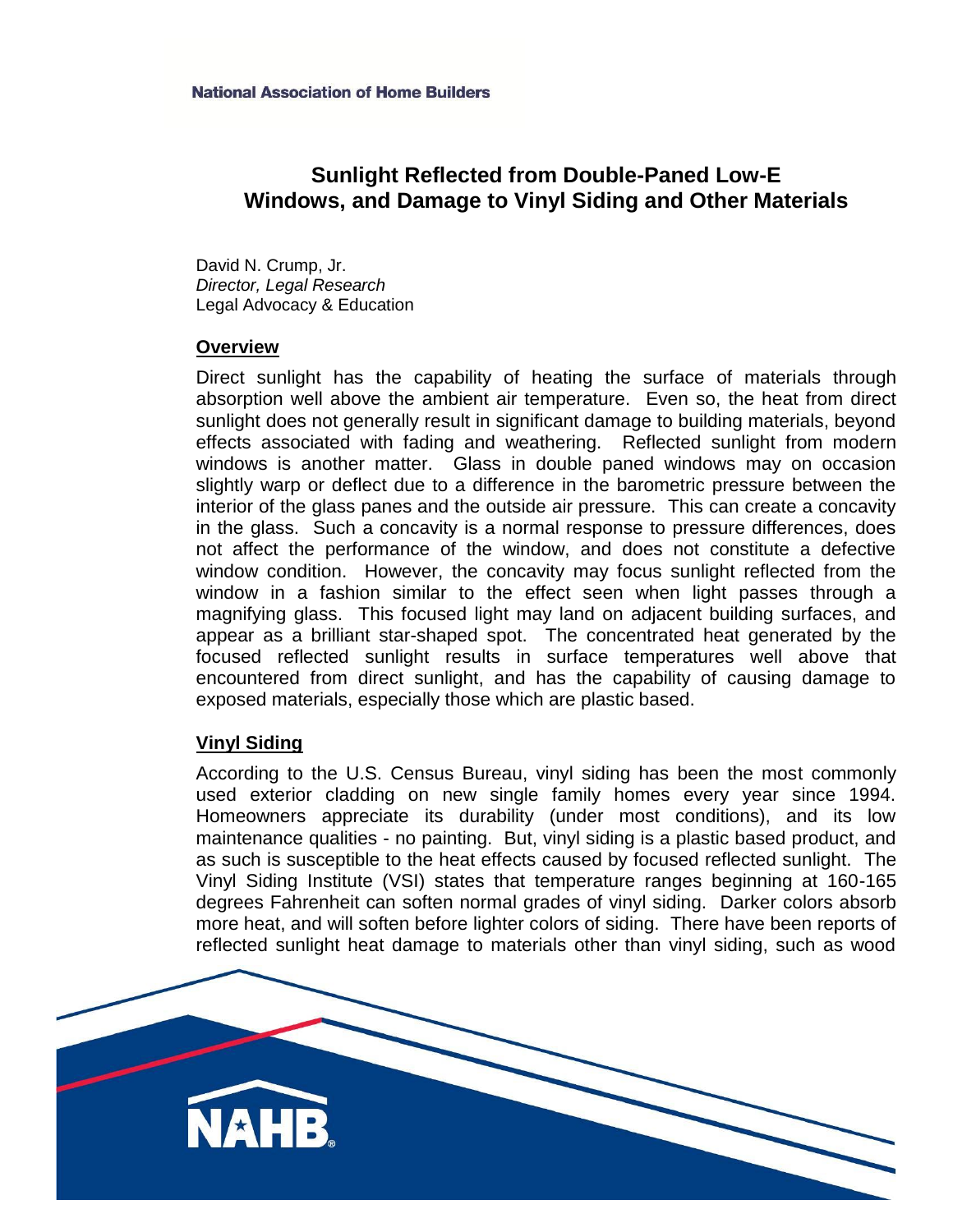and paint discoloration, and damage to other plastic based products, such as automobile components, lawn furniture, decking, window lineals, and trim.

### **Low-e Windows - Reflected Sunlight Effect**

The use of double-paned low-e windows are now generally mandated by modern building and energy codes for new home construction. Low-e window glass is coated with a thin layer of metal or metallic oxide. Visible light passes through low-e windows without difficulty, but the metallic layer blocks the passage of heat inducing ultraviolet light into the home, reflecting that light outward. This keeps the home cooler in summer. In winter the effect is reversed, with interior heat blocked from passing outward. In this way low-e windows reduce energy costs.

The use of double paned low-e windows will not necessarily result in any damaging reflected sunlight incident. A combination of contributing factors must be present before the effect occurs or causes damage to any nearby materials, including vinyl siding. The presence of the concavity in the double glass panes and the focusing of the reflected light beam appear to be the primary cause of damaging heat generation, more so than the mere increased reflectivity of the low-e window. According to Mark LaFrance, a spokesperson for the U.S. Department of Energy (DOE), clear glass will reflect 10% of the sunlight's energy, while low-e windows reflect 30-50%. So while any double-paned window may generate a focused beam of reflected sunlight, the greater reflectivity of lowe glass exacerbates the effects of the focused reflected beam by generating more heat. The heat from double paned low-e window reflected sunlight has been measured in excess of 200 degrees Fahrenheit at its point of focus, more than sufficient to soften and distort any normal grade or color of vinyl siding.

Other conditions may have an influence. The angle of the sun is a factor. A low angle of sunlight (such as might occur in late fall, winter, or early spring) is more likely project the reflected sunlight beam outward, away from the ground and onto the surface of nearby buildings. Proximity to a neighboring structure is a factor. An NAHB Builders' Survey conducted in 2011 indicated that most vinyl siding damage occurs when the distance between the window and the siding is 30 feet or less. However, distances of up to 100 feet between window and vinyl siding have been reported. Other factors such as wind speed, air temperature, and the presence of buffering foliage all appear to have an impact on whether the reflected sunlight results in damage.

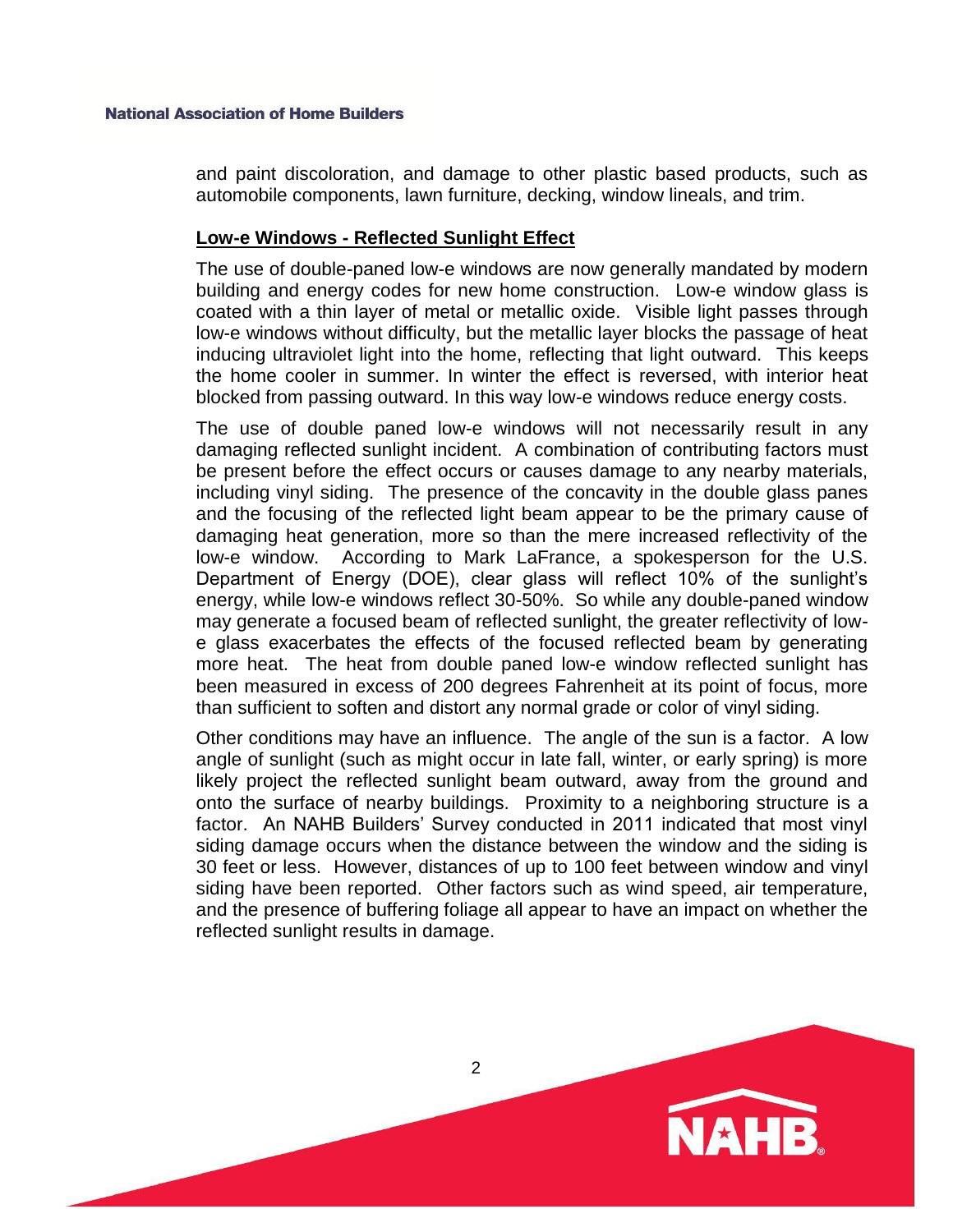# **Range and Extent of Observed Effect**

Distortion to vinyl siding from reflected sunlight has been reported in all geographic regions where vinyl siding is used. First reported in the late 1990's, observed incidents have risen proportionally with the increase in the use of low-e windows in residential construction. Exact numbers of reflected sunlight damage incidents are unknown, but an informal poll of major builders disclosed approximately 2000 incidents over a 10 year period. The NAHB Builders' Survey received 152 reported incidents. Reflected sunlight damage to vinyl siding has been observed everywhere vinyl siding is used, primarily in more northern states, but also in Virginia, and North and South Carolina. There are fewer reports of reflected sunlight damage in areas such as Florida and Texas where vinyl siding is less frequently used, and much fewer reports from states west of the Mississippi River where there is a manufacturing requirement for the installation of capillary tubes in double paned window construction. There are also fewer incident reports from areas where fresh air ventilation is more common than air conditioning, apparently due to the diffusing presence of window screens.

# **Argon Low-e Windows**

There are different types of low-e windows available in specific climate zones. Low-e windows with high solar heat gain coefficients and low conductivity are preferred for northern climates where passive solar heating is advantageous in winter months. In order to retain the passive solar heat in the home, a dense, low conductivity gas, commonly argon, fills the area between the sealed glass panes. However, argon low-e windows have a greater incidence of glass deflection, resulting in those sunlight focusing concavities. This seems to be because the argon atom is smaller than natural air molecules. Over time the argon gas will escape through the window seal, but since the air molecules are too big to enter and replace the argon, there will be a barometric pressure difference between the interior of the panes and the outside air that can cause glass deflection. So, the prevalent, often mandated use of argon low-e windows in northern states appears to be a factor in the greater incidence of reflected sunlight vinyl siding damage in these areas.

# **Remediation Efforts**

Since the factors and conditions that produce the reflected sunlight damage effect can reoccur, just replacing damaged vinyl siding is not a permanent solution. Placing an exterior screen over the offending window has been shown to mitigate the damage effect by diffusing the reflected light and reducing its focus. Or, hanging an awning over the window will prevent the reflection from

**NAHB**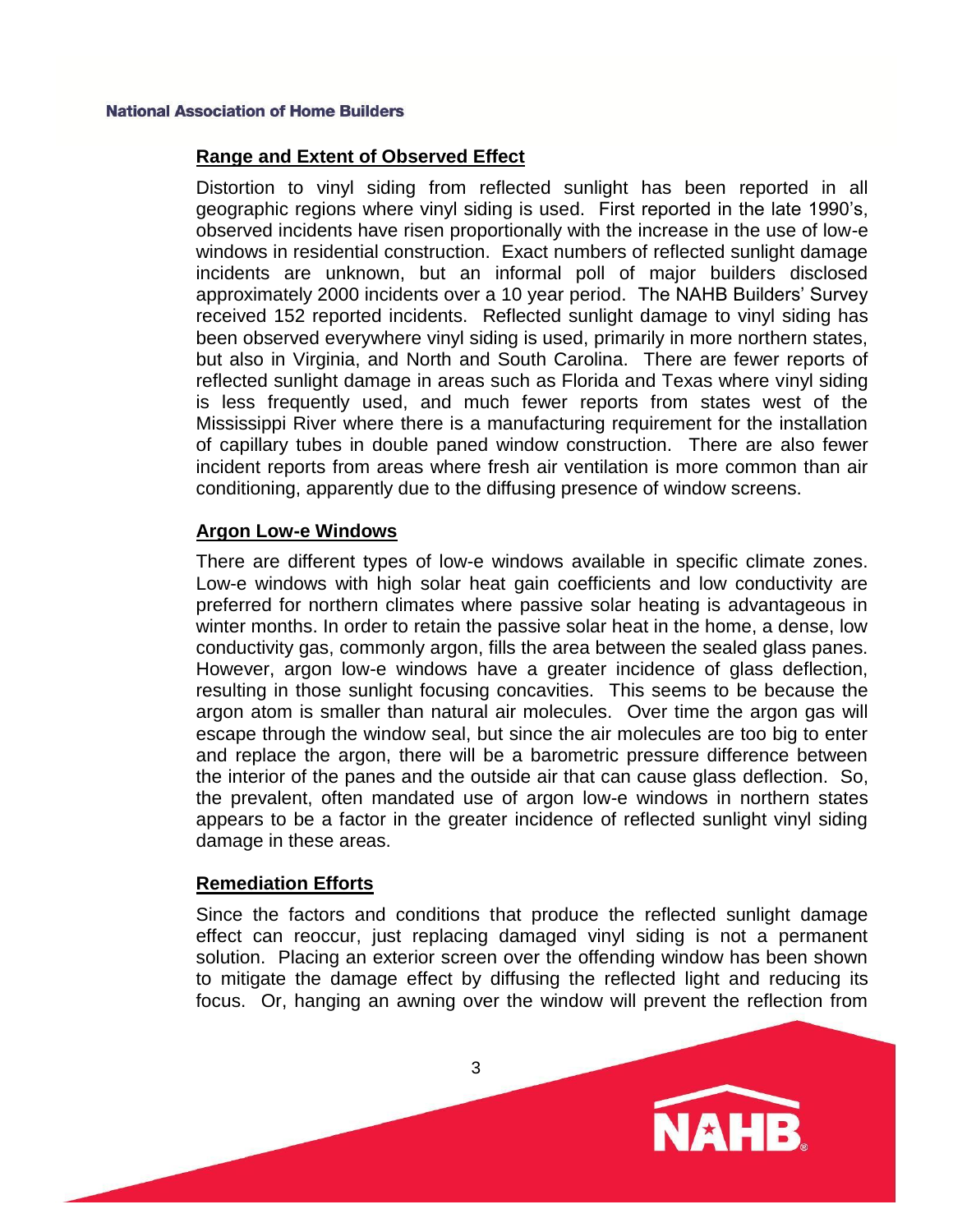reaching an adjoining home. But, these solutions generally require the cooperation of the neighbor who owns the reflecting window. At times these neighbors are cooperative, but some are not, and then other remedies must be explored. Blocking the reflected sunlight will eliminate the damage. This can be achieved by planting intervening trees and shrubs, or installing any barrier sufficient to block the reflected light. Some homeowners have experimented with installing an ivied trellis over the vinyl siding to intercept the reflected beam. Also, replacement of damaged vinyl siding with another non-plastic based exterior cladding that can withstand the reflected heat is a solution, but expense becomes a factor with this course of action, and mismatched cladding on the affected side can pose aesthetic objections as well. Replacing low-e windows with less-reflecting clear glass windows is a possible remedy, but depending on the jurisdiction, low-e coated windows could be mandated by the local building code (making the use of clear glass illegal).

CAPILLARY TUBES - Another suggestion for avoiding the reflected sunlight damage effect involves the use of double paned windows equipped with capillary tubes installed during the window manufacturing process. The capillary tube connects the interior space between the window panes to the outside air, permitting a gradual equalization of barometric pressure, and thereby lessening the possibility that a concavity will develop in the glass. Without the concavity in the glass, reflected sunlight is unfocused, its intensity is diminished, less heat is generated, so there is less likelihood that nearby vinyl siding will become distorted.

In the higher altitude Western States, capillary tubes in double paned windows are mandated by manufacturing protocols for homes located at greater than 5000 feet in altitude. The tubes are needed because the reduced outside air pressure found at altitude can result in distorted or cracked window glass. The regional presence of capillary tubes in low-e windows appears to be the reason why there are so few reports of reflected sunlight damage to vinyl siding in the Western States. As evidence, there was a reported incident of vinyl siding distortion damage in the Tacoma, Washington area (elevation below 5000 feet). The builder replaced the original double paned windows (not equipped with capillary tubes) with windows that were equipped with capillary tubes. After replacement, there was no reported reoccurrence of vinyl distortion from reflected sunlight.

Low-e windows supplied east of the Mississippi do not as a practice come equipped with capillary tubes, but builders can request tube equipped windows from the manufacturer. The additional cost of tube equipped windows is said to

**NAHB**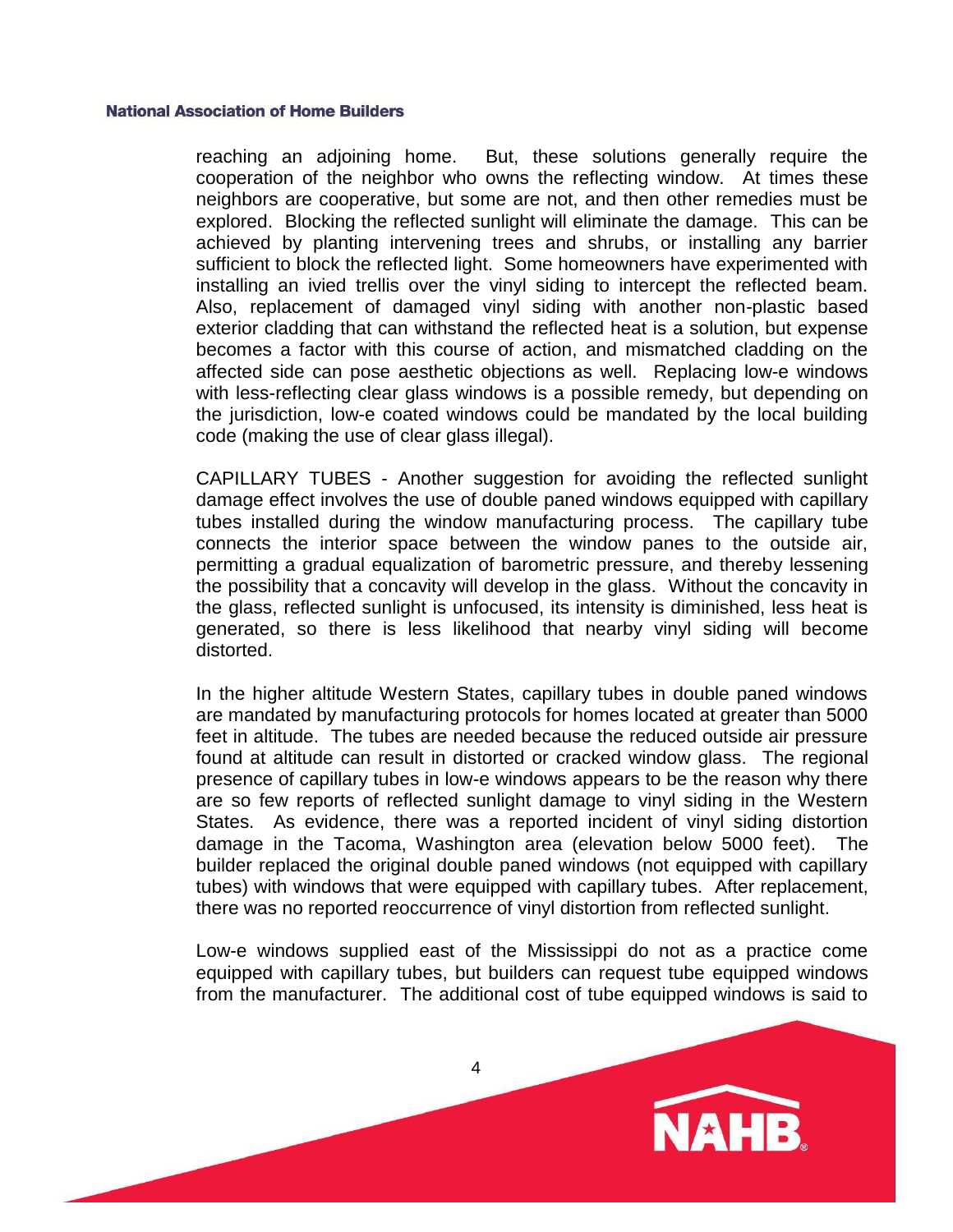be nominal, from \$0 to \$1.00 per window. Many production builders in the east have reported their decision to only use capillary tube installed low-e windows in future construction in hopes of avoiding incidents of vinyl siding damage from reflected sunlight in their developments.

Capillary tubes are not always the answer, however. These tubes cannot be used in argon filled low-e windows. The presence of a capillary tube would allow the argon gas to immediately escape, thereby making that beneficial feature useless. So, if the building code requires an argon gas filled low-e window, the use of a capillary tube is not an option.

### **Double Strength Glass**

Double paned windows are normally manufactured with single strength glass 3/32" thick. Double strength glass 1/8" thick is also commonly produced by glass manufacturers, but not routinely used for windows. Double strength glass keeps a flatter surface, and is less subject to deflection. That would lessen the possibility that a concavity will occur in the glass panes, and lessen the chance that reflected sunlight will be focused and cause damage to nearby vinyl siding. Reportedly, there is very little cost difference involved in manufacturing windows with the thicker glass, but to date there has been little manufacturing of windows with double strength glass.

# **Heat Resistant Vinyl Siding**

The Lubrizol Corporation and the Kaneka Texas Corporation each manufactures a CPVC product for use in vinyl siding. CPVC siding is said to withstand heat ranges of 185 to 220 degrees Fahrenheit (normal grade vinyl siding begins to distort at 160 – 165 degrees). The cost of CPVC siding is currently several times that of regular siding, making it non-cost effective compared to other exterior cladding materials. Also, the product is reportedly more difficult to extrude and to mold into siding.

The Vinyl Siding Institute reports that other chemical companies and vinyl siding manufacturers are actively exploring formulation of heat resistant vinyl siding products, but these are undeveloped and not in production.

# **Liability and Warranties**

To date, there has been no reported litigation concerning damage caused to vinyl siding by sunlight reflected off low-e or other double paned windows. Some attorneys have made demands on behalf of vinyl damaged clients against the

**NAHB**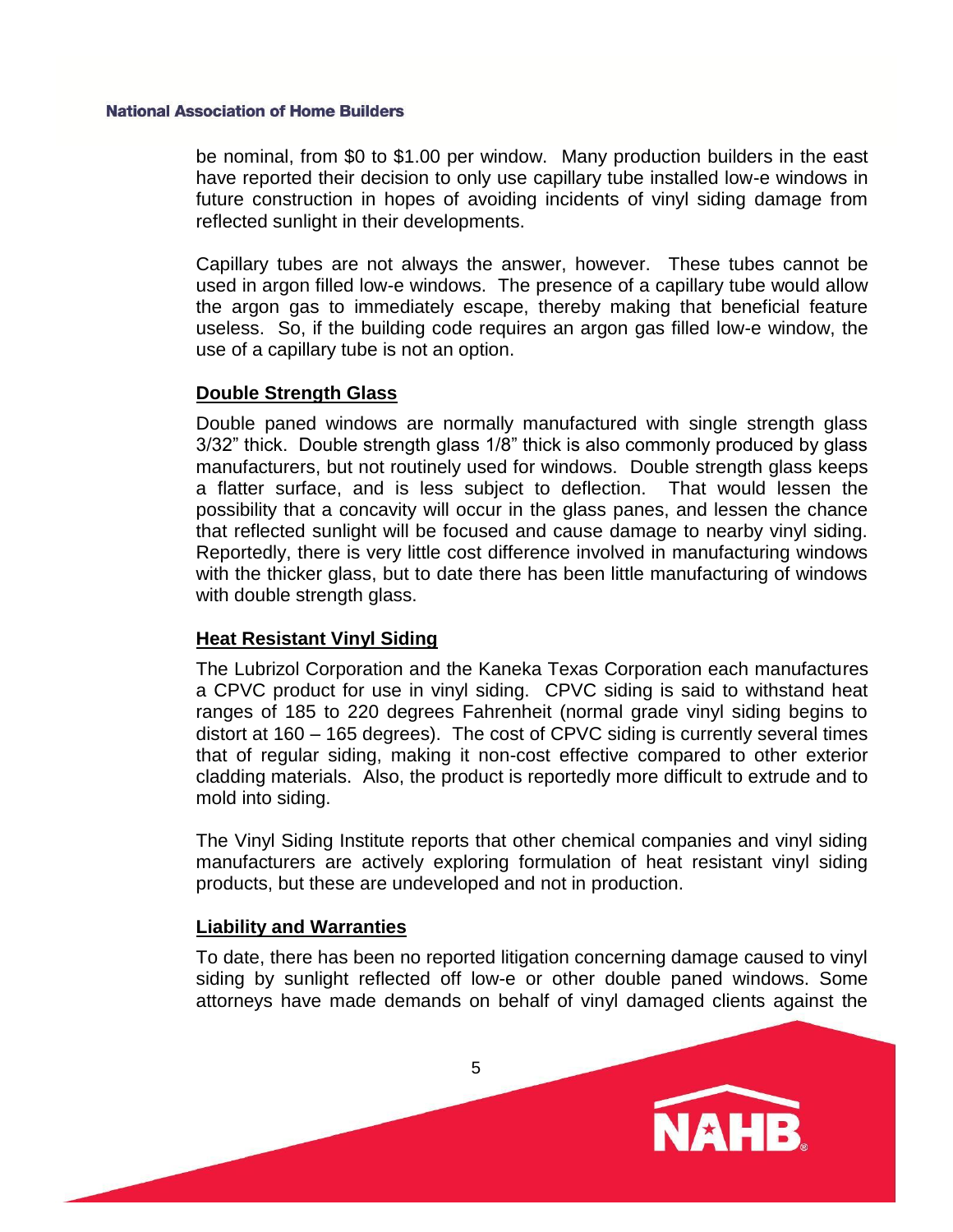owners of offending windows based on public nuisance grounds. At least one homeowner indicated an intent to file a complaint with the Consumer Product Safety Commission based on fire safety concerns. However, there have been no reported instances of fires, and the temperature readings for focused reflected sunlight (less than 250 degrees F.) are well below the combustion temperature of wood – 451 degrees Fahrenheit. The possibility that reflected sunlight poses a fire hazard has been investigated in several states, including Massachusetts and North Carolina, but ultimately discounted. In the future, as the phenomenon of damage to vinyl siding from low-e window reflection becomes more well-known, it may be expected that lawsuits could be filed against architects and builders based on theories of negligent design or construction for failing to anticipate the problem and for failure to make an effort to prevent or avoid this situation.

Home owners with distorted vinyl siding routinely make warranty claims against their builders, the siding supplier, and the manufacturer. For more than a dozen years, vinyl siding manufacturers have included this standard exclusion in their warranties… "This warranty does not apply to siding products… which have been distorted or melted due to an external heat source, including but not limited to a barbecue grill, fire, or reflection from windows, doors, or other objects." Despite the warranty exclusion, if pressed, vinyl siding manufacturers will sometimes offer to furnish replacement siding on a one-time basis, labor not included.

### **REFERENCES**

*"The Effect of Reflected Sunlight from Low-e and other Double Paned Window Glass on Vinyl Siding"* – National Association of Home Builders – 2010

*"Reflected Sunlight Heat Distortion to Vinyl Siding & Other Materials – Builder Survey Report"* National Association of Home Builders – 2011

*"Characteristics of New Single-Family Homes Completed"* - U.S. Census Bureau. 2009.

*"High Altitude Glass"* –– Pella 2014 Architectural Design Manual, www.PellaADM.com

Cardinal Glass Industries, Residential Glass Technical Guide – High Altitude www.cardinalcorp.com

The Commonwealth of Massachusetts Department of Public Safety, Vinyl Siding Distortion Advisory, August 10, 2010 – www.mass.gov/dps

**NAHB**